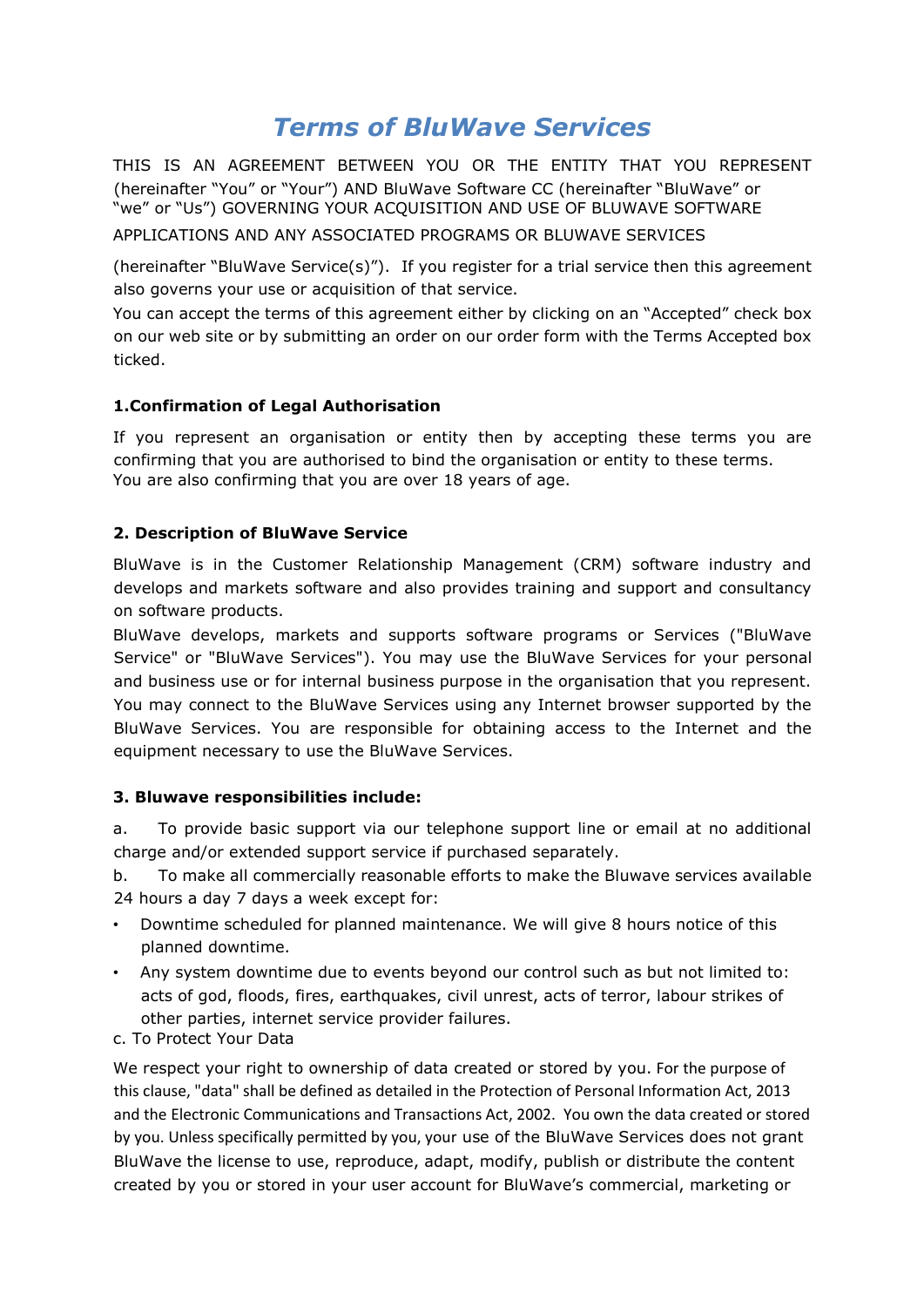any similar purpose. But you grant BluWave permission to access, copy, distribute, store, transmit, reformat, publicly display and publicly perform the content of your user account solely as required for the purpose of providing the BluWave Services to you. d. To Protect your Personal Information and Privacy

BluWave shall take all reasonable steps to protect the personal information of users. For the purpose of this clause, "personal information" shall be defined as detailed in the Protection of Personal Information Act, 2013

Personal information you provide to BluWave through the Service is governed by the BluWave Privacy Polic[y.](http://www.bluewave.co.za/privacy.html) Your election to use the Service indicates your acceptance of the terms of the Bluwave Privacy Policy as follows: You are responsible for maintaining confidentiality of your username, password and other sensitive information. You are responsible for all activities that occur in your user account and you agree to inform us immediately of any unauthorized use of your user account by email to or by calling us on any of the numbers listed on [Contact Us Page.](https://www.bluwave.co.za/contact-us) We are not responsible for any loss or damage to you or to any third party incurred as a result of any unauthorized access and/or use of your user account, or otherwise.

#### **4. Your responsibilities include:**

a. Control Access to the Service

In addition to all other terms and conditions of this Agreement, you shall

- To make all commercially reasonable efforts to prevent unauthorised access to or use of the Bluwave Services.
- Be responsible for your users compliance with this agreement.

You shall not:

- transfer or otherwise make available to any third party the BluWave Services;
- provide any service based on the BluWave Services without prior written permission;
- b. Spamming and Illegal Activities

You agree to be solely responsible for the contents of your transmissions through the BluWave Services. You agree not to use the BluWave Services for illegal purposes or for the transmission or storage of data or material that is unlawful, defamatory, harassing, libelous, invasive of another's privacy, abusive, threatening, harmful, vulgar, pornographic, obscene, or is otherwise objectionable, offends religious sentiments, promotes racism, contains viruses, or that which infringes or may infringe intellectual property or other rights of another. You agree not to use the BluWave Services for the transmission of "junk mail", "spam", "chain letters", "phishing" or unsolicited mass distribution of email. We reserve the right to terminate your access to the BluWave Services if there are reasonable grounds to believe that you have used the BluWave Services for any illegal or unauthorised activity.

c. User Sign up Obligations

You need to sign up for a user account by providing all required information in order to access or use the BluWave Services. If you represent an organisation and wish to use the BluWave Services for corporate internal use, we recommend that you, and all other users from your organisation, sign up for user accounts by providing your corporate contact information. In particular, we recommend that you use your corporate email address. You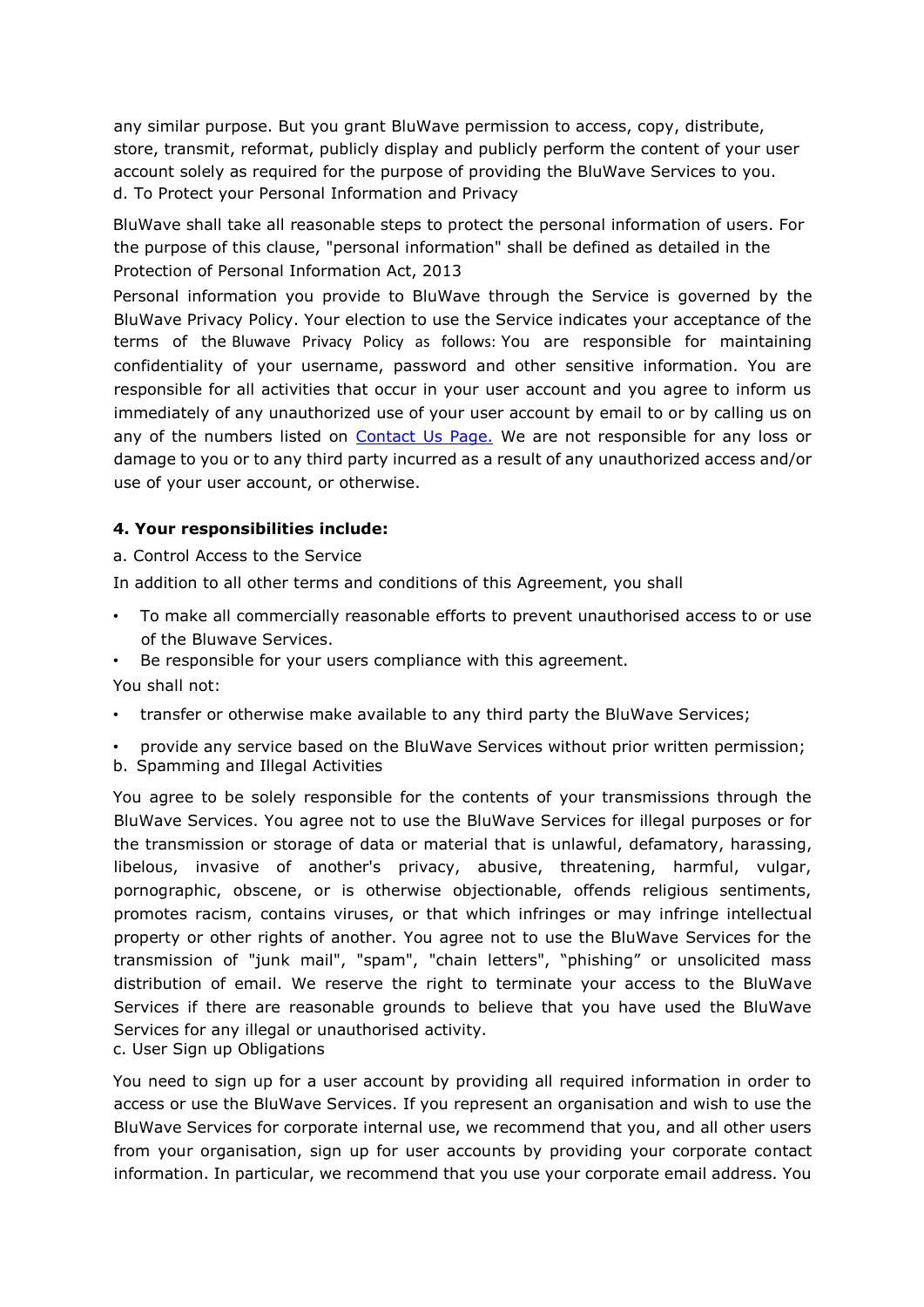agree to: a) provide true, accurate, current and complete information about yourself as prompted by the sign up process; and b) maintain and promptly update the information provided during sign up to keep it true, accurate, current, and complete. If you provide any information that is untrue, inaccurate, outdated, or incomplete, or if BluWave has reasonable grounds to suspect that such information is untrue, inaccurate, outdated, or incomplete, BluWave may terminate your user account and refuse current or future use of any or all of the BluWave Services.

# **5. Delivery Policy**

Upon successful payment and signup you will be issued with a user name and password. Thereafter you will be granted access to the BluWave Services.

# **6. Modification of Terms of Service**

We may modify the Terms upon notice to you at any time. You will be provided notice of any such modification by electronic mail and by publishing the changes on the website [www.bluwave.co.za](https://www.bluwave.co.za/default) . You may terminate your use of the BluWave Services if the Terms are modified in a manner that substantially affects your rights in connection with use of the BluWave Services. Your continued use of the Service after notice of any change to the Terms will be deemed to be your agreement to the amended Terms.

# **7. Communications from BluWave**

The Service may include certain communications from BluWave, such as service announcements, administrative messages and newsletters. You understand that these communications shall be considered part of using the BluWave Services.

# **8. Fees And Payment For Services**

#### **Payment options accepted**

You will provide us with valid and updated credit card information, or with a debit order authorisation or alternative document reasonably acceptable to Us. Credit card payments may be made via Visa or MasterCard into the BluWave bank account, the details of which will be provided on request.

# **Credit card acquiring and security**

Credit card transactions will be acquired for BluWave via PayGate (Pty) Ltd who are the approved payment gateway for Standard Bank of South Africa. PayGate uses the strictest form of encryption, namely Secure Socket Layer 3 (SSL3) and no credit card details are stored on the website. Users may go t[o](http://www.paygate.co.za/) [www.paygate.co.za](http://www.paygate.co.za/) to view their security certificate and security policy.

#### **Customer details separate from card details**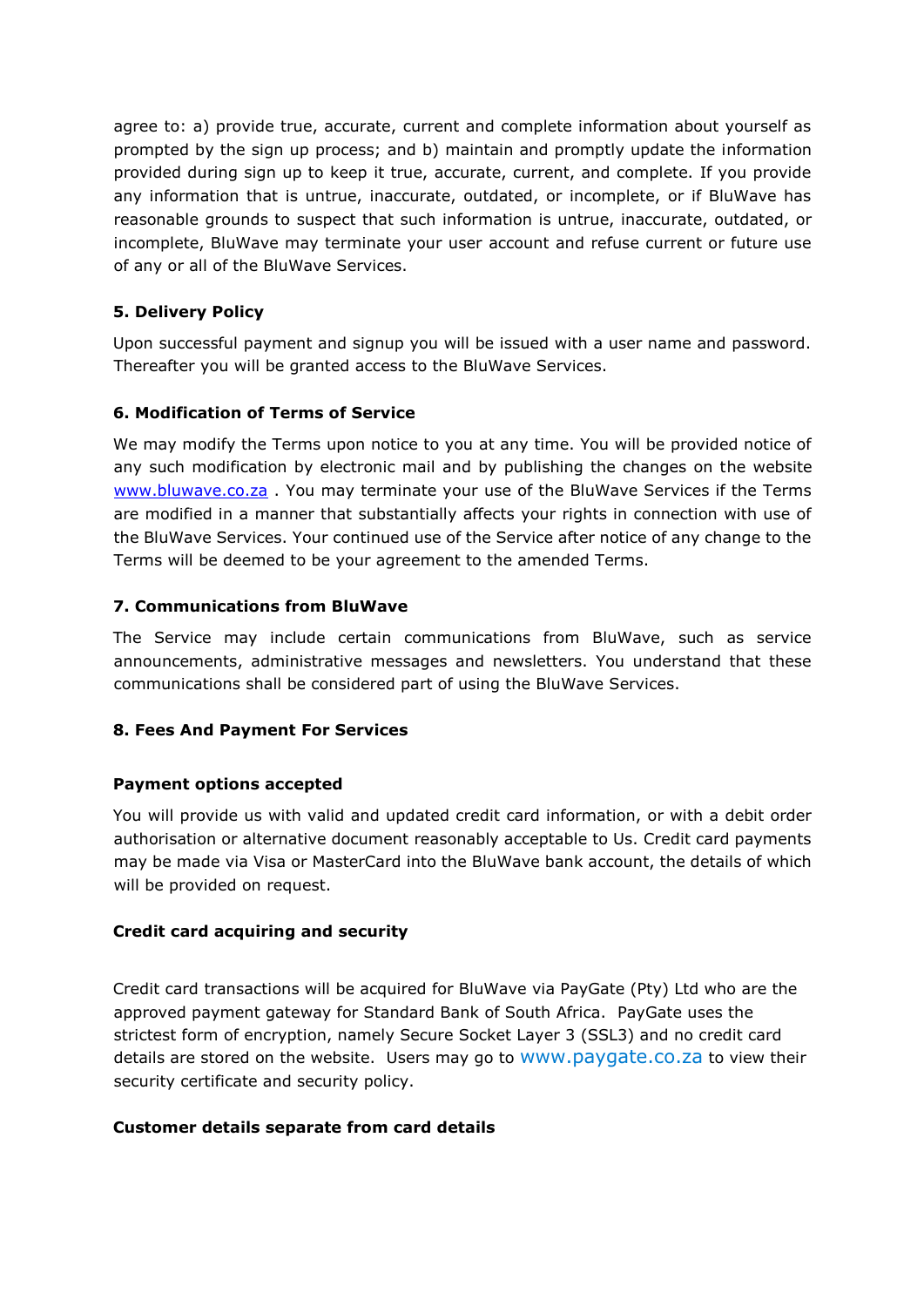Customer details will be stored by BluWave separately from card details which are entered by the client on PayGate's secure site. For more detail on PayGate refer to [www.paygate.co.za](http://www.paygate.co.za/)

#### **Merchant Outlet country and transaction currency**

The merchant outlet country at the time of presenting payment options to the cardholder is South Africa. Transaction Currency is South African Rand (ZAR).

# **Responsibility**

BluWave takes responsibility for all aspects relating to the transaction including sale of goods and BluWave Services sold on this website, customer service and support, dispute resolution and delivery of BluWave Services.

## **Invoicing and Payment**

If You provide credit card information to Us or a debit order authorisation, You authorise Us to charge such credit card or bank account for all Services listed in the Order Form for the initial subscription term and any renewal subscription term(s). Such charges shall be made in advance, either monthly or annually or in accordance with any invoicing frequency stated in the applicable Order Form. You are responsible for providing complete and accurate invoice and contact information to Us and notifying Us of any changes to such information.

## **Fees**

You shall pay all fees specified in all Order Forms submitted to BluWave. Except as otherwise specified herein or in an Order Form,

- fees are based on services purchased and not actual usage,
- payment obligations are non-cancellable and fees paid are non-refundable,
- the number of User subscriptions purchased cannot be decreased during the relevant subscription term stated on the Order Form.
- User subscription fees are based on monthly periods that begin on the subscription start date and each monthly anniversary thereof; therefore, fees for User subscriptions added in the middle of a monthly period will be charged for that full monthly period and the monthly periods remaining in the subscription term.
- Your subscription will be automatically renewed at the end of each subscription term unless you inform us that you do not wish to renew the subscription.
- The subscription fee will be charged to the Credit Card last used by you if paying by credit card or to the bank account last used if paying by debit order. If you would like the payment for the renewal to be made through a different Credit Card or bank account or if you do not wish to renew the subscription, you agree to inform us at least seven days prior to the renewal date.
- BluWave reserves the right to change the subscription fee and to charge for use of BluWave Services that are currently available free of charge. You will not be charged for using any BluWave Service unless you have opted for a paid subscription plan.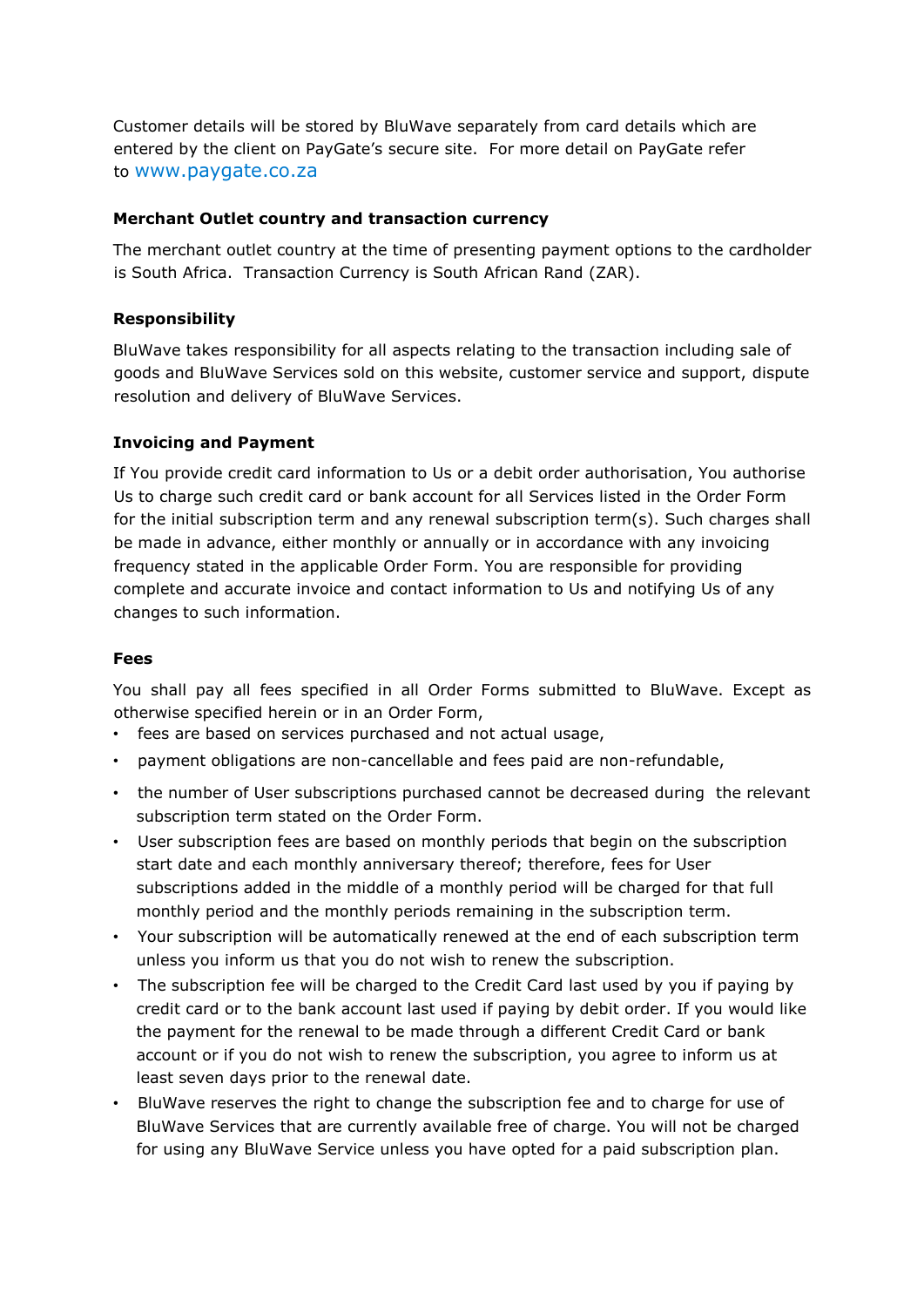#### **Overdue Charges**

If any charges are not received from You by the due date, then at Our discretion, (a) such charges may accrue late interest at the rate of 1.5% of the outstanding balance per month, or the maximum rate permitted by law, whichever is lower, from the date such payment was due until the date paid, and/or (b) We may condition future subscription renewals and Order Forms on payment terms shorter than those specified on the order form.

## **Suspension of Service and Acceleration**

If any amount owing by You under this or any other agreement for Our services is 30 or more days overdue (or 10 or more days overdue in the case of amounts You have authorized Us to charge to Your credit card), We may, without limiting Our other rights and remedies, accelerate Your unpaid fee obligations under such agreements so that all such obligations become immediately due and payable, and suspend Our services to You until such amounts are paid in full. We will give You at least 7 days' prior notice that Your account is overdue, before suspending services to You.

## **Payment Disputes**

We shall not exercise Our rights under the section called (Overdue Charges) or the section called (Suspension of Service and Acceleration) if You are disputing the applicable charges reasonably and in good faith and are cooperating diligently to resolve the dispute.

#### **9. Reservation of Rights in Services**

Subject to the limited rights expressly granted hereunder, We reserve all rights, title and interest in and to the Services, including all related intellectual property rights. No rights are granted to You hereunder other than as expressly set forth herein.

#### **User Suggestions**

We shall have a royalty-free, worldwide, irrevocable, perpetual license to use and incorporate into the Services any suggestions, enhancement requests, recommendations or other feedback provided by You, including Users, relating to the operation of the **Services** 

#### **10. Inactive User Accounts Policy**

We reserve the right to terminate unpaid user accounts that are inactive for a continuous period of 60 days. In the event of such termination, all data associated with such user account will be deleted. Please see the paragraph below "Return of your Data" relating to your rights to request a copy of your data. We will provide you 7 days prior notice of such deletion of your data by email. The data deletion policy may be implemented with respect to any or all of the BluWave Services. Each Service will be considered an independent and separate service for the purpose of calculating the period of inactivity. In other words, activity in one of the BluWave Services is not sufficient to keep your user account in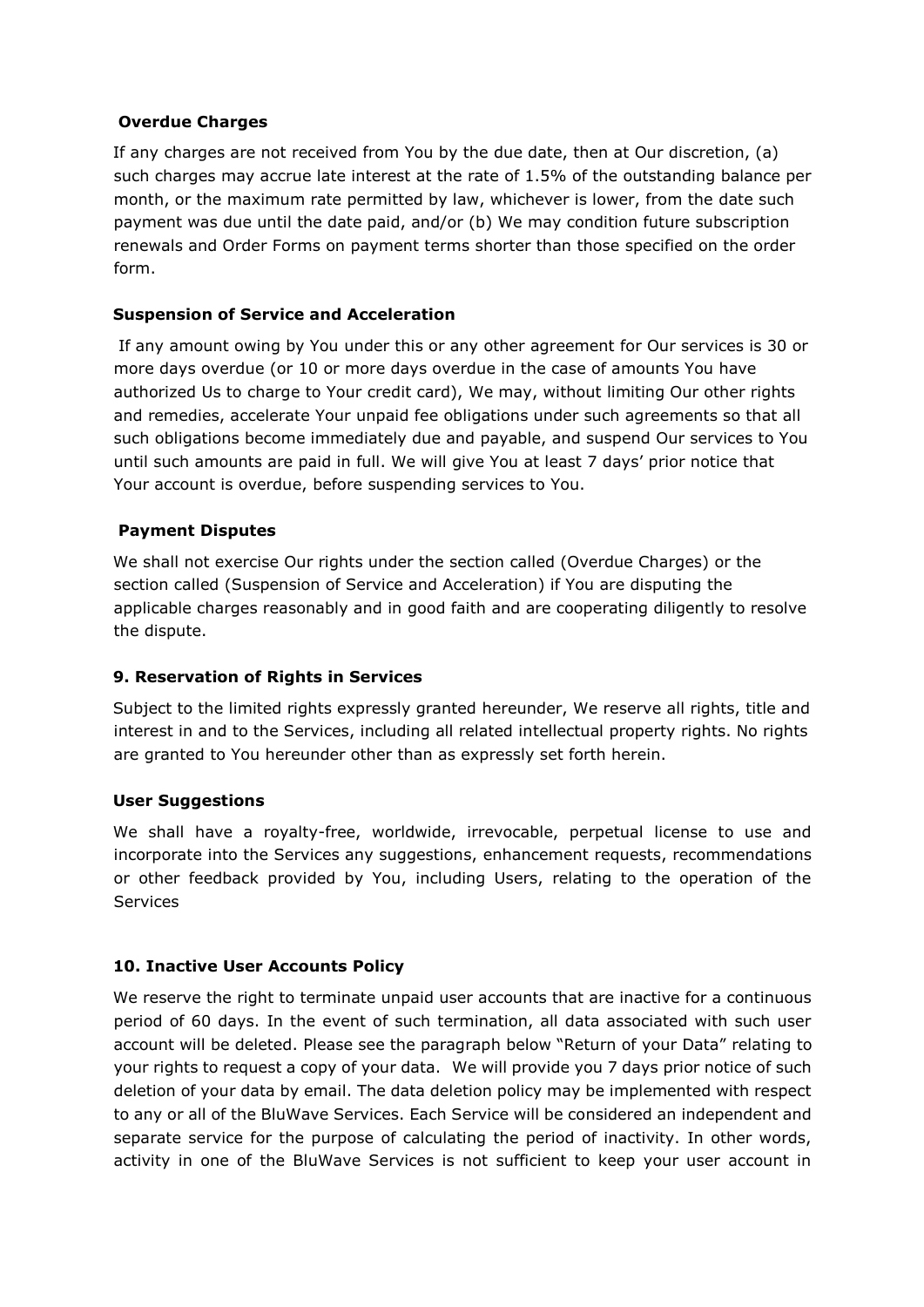another Service active. In case of accounts with more than one user, if at least one of the users is active, the account will not be considered inactive.

## **11. Return of your Data**

Upon request by You made within 30 days after the effective date of termination of a BluWave Service, we will make available to You for download a file of Your Data in comma separated value (.csv) format along with attachments in their native format. After such 30-day period, We shall have no obligation to maintain or provide any of Your Data and shall thereafter, unless legally prohibited, delete all of Your Data in Our systems or otherwise in Our possession or under Our control.

## **12. Data Ownership**

We respect your right to ownership of content created or stored by you. You own the content created or stored by you. Unless specifically permitted by you, your use of the Services does not grant BluWave the license to use, reproduce, adapt, modify, publish or distribute the content created by you or stored in your user account for BluWave's commercial, marketing or any similar purpose. But you grant BluWave permission to access, copy, distribute, store, transmit, reformat, publicly display and publicly perform the content of your user account solely as required for the purpose of providing the Services to you.

## **13. Sample files and Applications**

BluWave may provide sample files and applications for the purpose of demonstrating the possibility of using the BluWave Services effectively for specific purposes. The information contained in any such sample files and applications consists of random data. BluWave makes no warranty, either express or implied, as to the accuracy, usefulness, completeness or reliability of the information or the sample files and applications. The rules in in this document apply both to the Trial and Purchased versions of BluWave **Services** 

# **14. Trademark**

BluWave CRM, BluWave, BluWave logo, the names of individual BluWave Services and their logos are trademarks of BLUWAVE CC. You agree not to display or use, in any manner, the BluWave trademarks, without BluWave's prior permission.

# **15. Disclaimer of Warranties**

YOU EXPRESSLY UNDERSTAND AND AGREE THAT THE USE OF THE BLUWAVE SERVICES IS AT YOUR SOLE RISK. THE BLUWAVE SERVICES ARE PROVIDED ON AN AS-IS-AND-AS-AVAILABLE BASIS. BLUWAVE EXPRESSLY DISCLAIMS ALL WARRANTIES OF ANY KIND, WHETHER EXPRESS OR IMPLIED, INCLUDING, BUT NOT LIMITED TO, THE IMPLIED WARRANTIES OF MERCHANTABILITY AND FITNESS FOR A PARTICULAR PURPOSE. BLUWAVE MAKES NO WARRANTY THAT THE BLUWAVE

SERVICES WILL BE UNINTERRUPTED, TIMELY, SECURE, OR VIRUS FREE. USE OF ANY MATERIAL DOWNLOADED OR OBTAINED THROUGH THE USE OF THE BLUWAVE SERVICES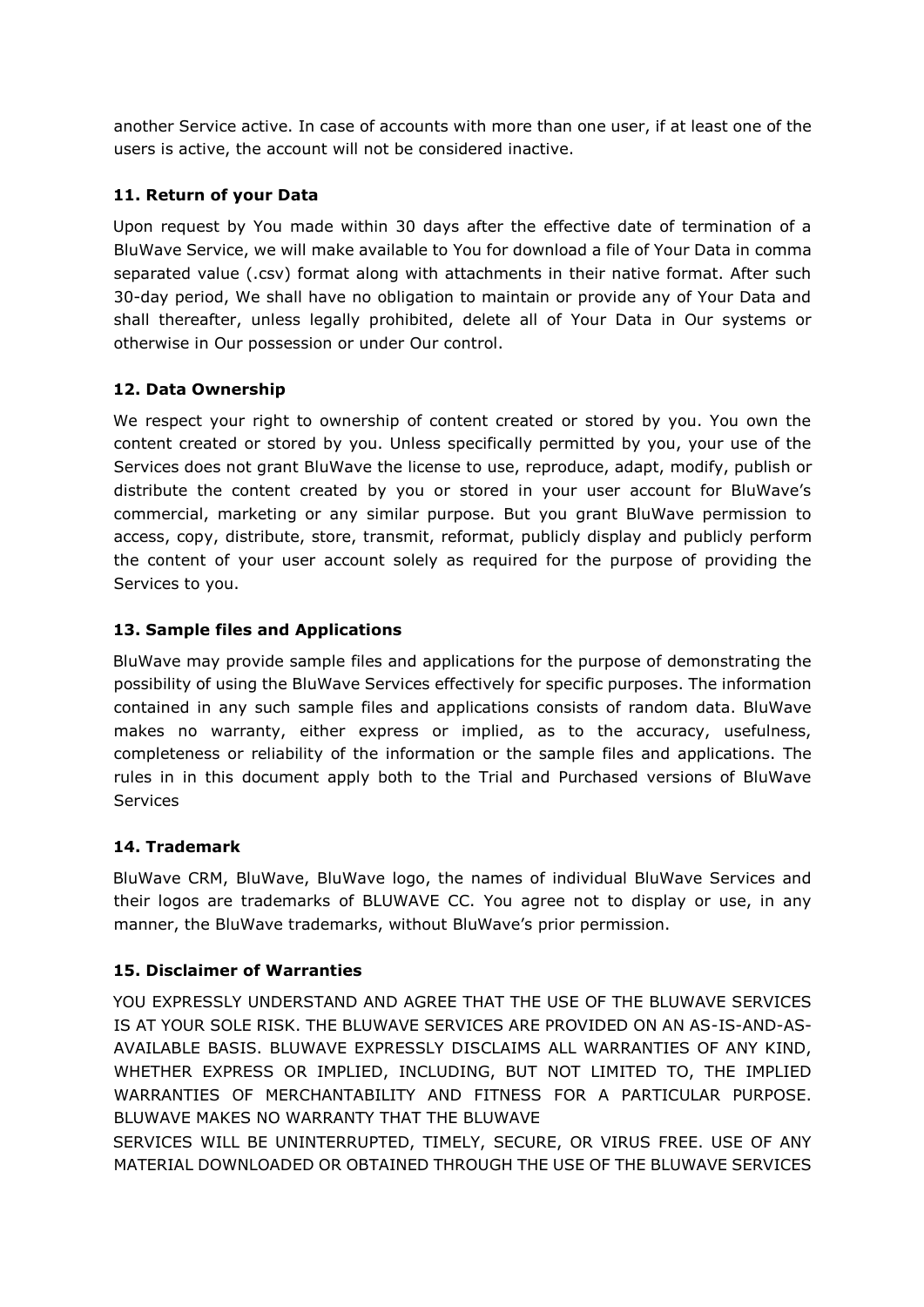SHALL BE AT YOUR OWN DISCRETION AND RISK AND YOU WILL BE SOLELY RESPONSIBLE FOR ANY DAMAGE TO YOUR COMPUTER SYSTEM, MOBILE TELEPHONE, WIRELESS DEVICE OR DATA THAT RESULTS FROM THE USE OF THE BLUWAVE SERVICES OR THE DOWNLOAD OF ANY SUCH MATERIAL. NO ADVICE OR

INFORMATION, WHETHER WRITTEN OR ORAL, OBTAINED BY YOU FROM BLUWAVE, ITS EMPLOYEES OR REPRESENTATIVES SHALL CREATE ANY WARRANTY NOT EXPRESSLY STATED IN THE TERMS.

# **16. Limitation of Liability**

YOU AGREE THAT BLUWAVE SHALL, IN NO EVENT, BE LIABLE FOR ANY CONSEQUENTIAL, INCIDENTAL, INDIRECT, SPECIAL, PUNITIVE, OR OTHER LOSS OR DAMAGE WHATSOEVER OR FOR LOSS OF BUSINESS PROFITS, BUSINESS INTERRUPTION, COMPUTER FAILURE, LOSS OF BUSINESS INFORMATION, OR OTHER LOSS ARISING OUT OF OR CAUSED BY YOUR USE OF OR INABILITY TO USE THE

SERVICE, EVEN IF BLUWAVE HAS BEEN ADVISED OF THE POSSIBILITY OF SUCH DAMAGE. YOUR SOLE AND EXCLUSIVE REMEDY FOR ANY DISPUTE WITH BLUWAVE

RELATED TO ANY OF THE BLUWAVE SERVICES SHALL BE TERMINATION OF SUCH SERVICE. IN NO EVENT SHALL BLUWAVE'S ENTIRE LIABILITY TO YOU IN RESPECT OF ANY SERVICE, WHETHER DIRECT OR INDIRECT, EXCEED THE FEES PAID BY YOU TOWARDS SUCH SERVICE.

# **17. Indemnification**

You agree to indemnify and hold harmless BluWave, its officers, directors, employees, suppliers, and affiliates, from and against any losses, damages, fines and expenses (including attorney's fees and costs) arising out of or relating to any claims that you have used the BluWave Services in violation of another party's rights, in violation of any law, in violations of any provisions of the Terms, or any other claim related to your use of the BluWave Services, except where such use is authorized by BluWave.

# **18. Country of domicile**

This website is governed by the laws of South Africa and BluWave chooses as its domicilium citandi et executandi for all purposes under this agreement, whether in respect of court process, notice, or other documents or communication of whatsoever nature. Address: 18 Curzon Road Bryanston, Gauteng, South Africa

# **19. Company information**

This website is run by BluWave Software CC based in South Africa and with registration number 2010/073825/23 The Members are: B D Cooke-Tonnesen, T C Cooke-Tonnesen, S Lowe.

# **20. Arbitration**

Any controversy or claim arising out of or relating to the Terms shall be settled by binding arbitration in accordance with the commercial arbitration rules of the South African Law Society. Any such controversy or claim shall be arbitrated on an individual basis, and shall